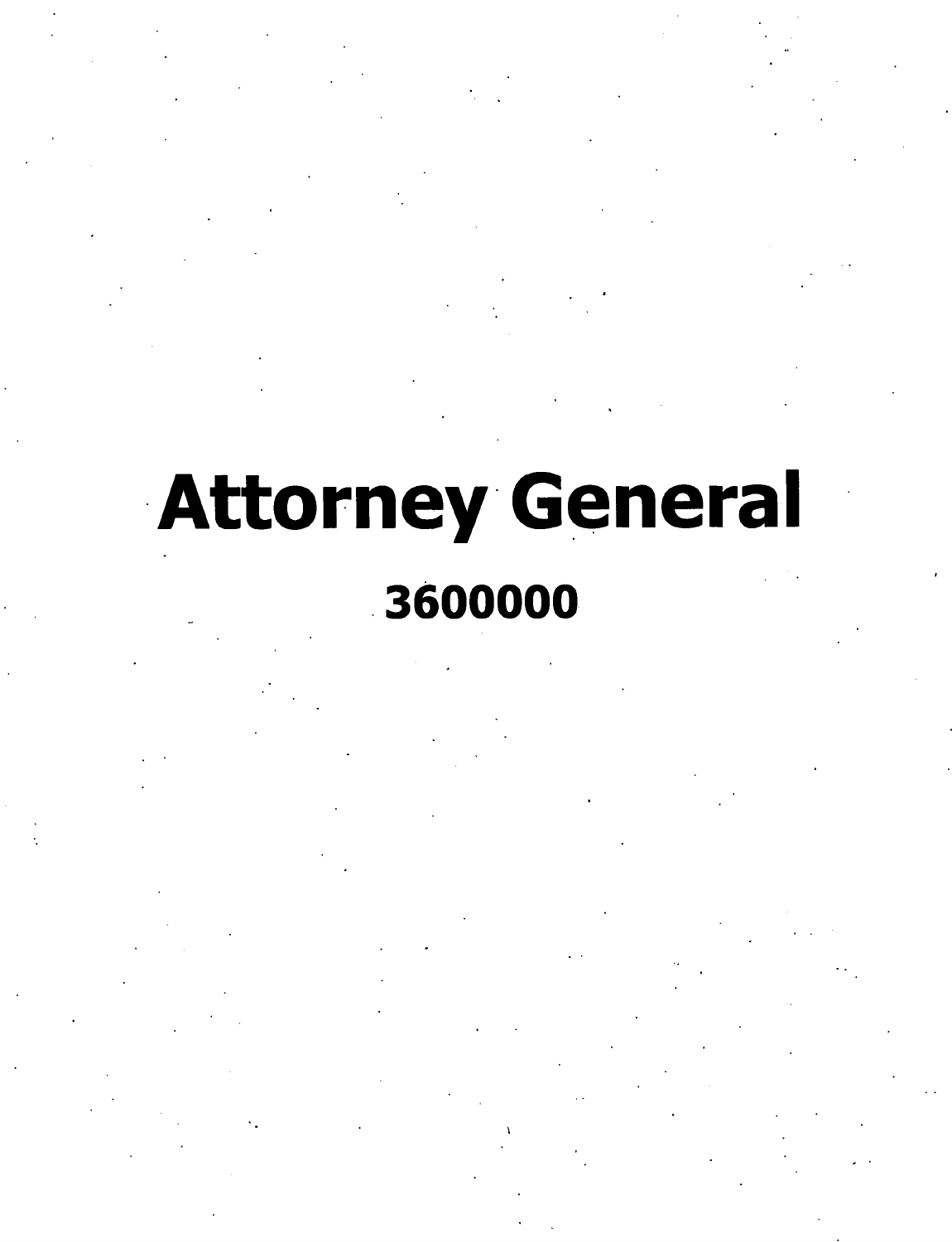## **New York State Consultant Services Contractor's Annual Employment Report**

**Report Period: April 1,2019 to March 31. 2020**

| Contracting State Agency Name: Office of the Attorney General                                |                                                          |
|----------------------------------------------------------------------------------------------|----------------------------------------------------------|
| Contract Number: C-103378                                                                    | <b>Agency Business Unit:</b><br><b>The Second Second</b> |
| Contract Term: 01/01/2015 to 12/31/2019                                                      | Agency Department ID: 000                                |
| <b>Contractor Name: NTT Data, Inc.</b>                                                       | $36$ AA $d$ c)                                           |
| <b>Contractor Address:</b><br><b>18 Corporate Woods Boulevard</b><br><b>Albany, NY 12211</b> |                                                          |
| <b>Description of Services Being Provided:</b>                                               |                                                          |
|                                                                                              |                                                          |
| Scope of Contract (Choose one that best fits):                                               |                                                          |
| Analysis<br><b>Research</b><br>Evaluation                                                    | Training                                                 |
| Data Processing<br><b>Computer Programming</b>                                               | $\boxtimes$ Other IT consulting                          |
| Engineering<br><b>Architect Services</b><br>Surveying                                        | <b>Environmental Services</b>                            |
| <b>Health Services</b><br><b>Mental Health Services</b>                                      |                                                          |
| Accounting<br><b>Auditing</b><br>Paralegal                                                   | <b>Other Consulting</b><br>Legal                         |
|                                                                                              |                                                          |

| <b>Employment Category</b>                        | <b>Number of</b><br><b>Employees</b> | <b>Number of Hours</b><br><b>Worked</b> | <b>Amount Payable</b><br><b>Under the Contract</b> |
|---------------------------------------------------|--------------------------------------|-----------------------------------------|----------------------------------------------------|
| <b>Information Technology Project</b><br>Managers |                                      | 1368                                    | \$143,640.00                                       |
|                                                   | ٠                                    |                                         |                                                    |
|                                                   |                                      |                                         |                                                    |
|                                                   |                                      |                                         | $\bullet$                                          |
|                                                   |                                      |                                         |                                                    |
|                                                   | ٠                                    |                                         |                                                    |
|                                                   |                                      |                                         |                                                    |
|                                                   |                                      |                                         |                                                    |
|                                                   |                                      |                                         |                                                    |
| Total this page                                   |                                      | 1368                                    | \$143,640.00                                       |
| <b>Grand Total</b>                                |                                      | 1368                                    | \$143,640.00                                       |

**Name of person who prepared this report: Carol Fitzgerald**

**Title: Delivery Director**\_\_\_\_\_\_\_\_\_\_\_\_\_\_\_\_\_\_\_\_\_\_\_\_\_\_

**Phone #: (518) 815 - 2057** 

**Preparer's Signature:** *Cf\ 0£)*\_\_\_\_\_\_\_\_

**Date Prepared: 05/15/2020**\_\_\_\_\_\_\_

**(Use additional pages, if necessary)**

**Page <sup>1</sup> of\_l**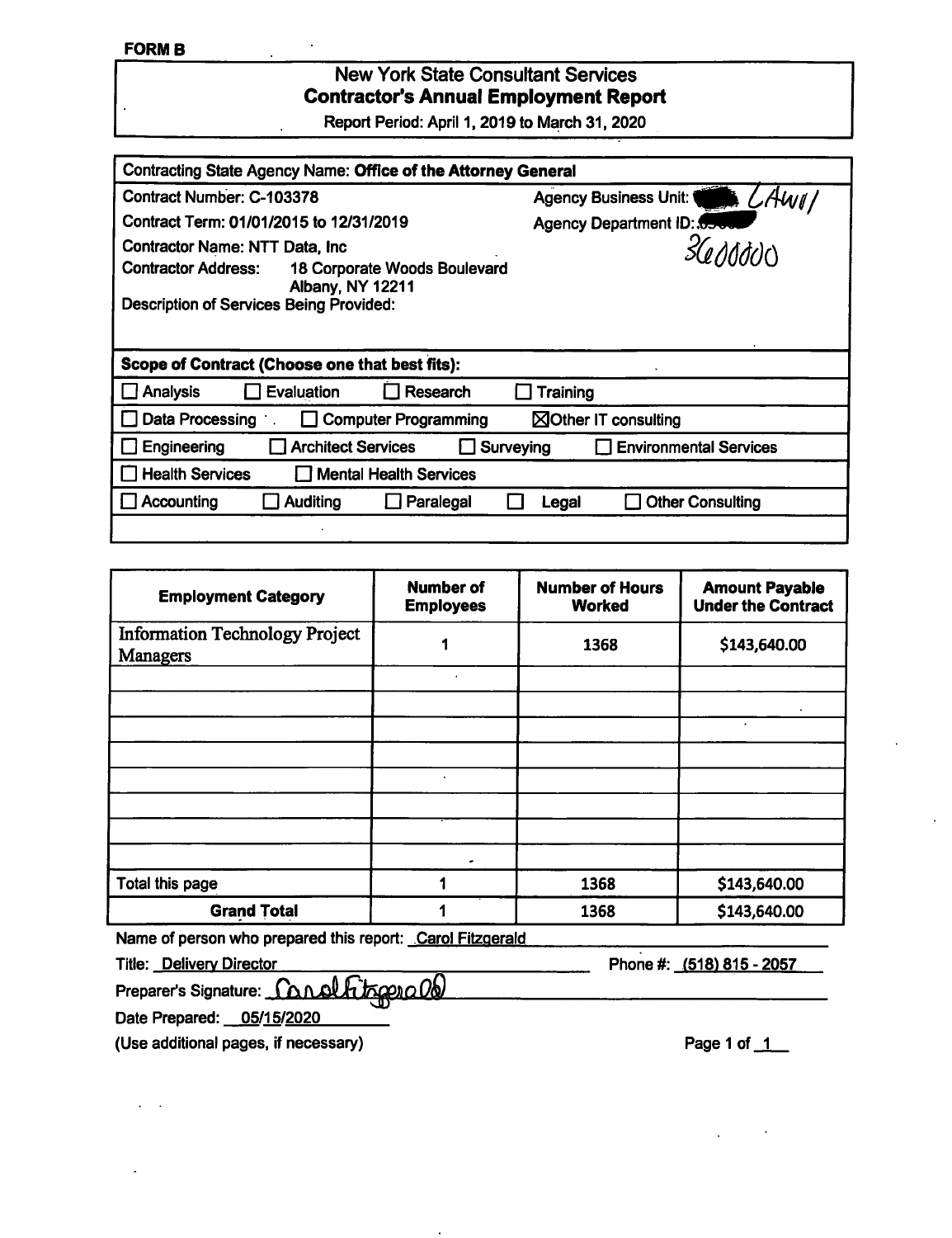|                                                                                                                                                                                                                                                                                                                       |                                                                                                     | Category Code:                                                                          |                                      |
|-----------------------------------------------------------------------------------------------------------------------------------------------------------------------------------------------------------------------------------------------------------------------------------------------------------------------|-----------------------------------------------------------------------------------------------------|-----------------------------------------------------------------------------------------|--------------------------------------|
|                                                                                                                                                                                                                                                                                                                       | <b>State Consultant Services</b><br><b>Contractor's Annual Employment Report</b>                    |                                                                                         |                                      |
|                                                                                                                                                                                                                                                                                                                       | Report Period: April 1, 2019 to March 31, 2020                                                      |                                                                                         |                                      |
| Contracting State Agency Name: NYS OGS HBITS / OAG<br>Contract Number: PH65772<br>Contract Term: 11/01/2012 to 06/30/2019<br>Contractor Name: GENESYS Consulting Services, Inc.<br>Contractor Address: 1 Marcus Blvd, Suite 102, Albany, NY 12205<br>Description of Services Being Provided: Hourly Based IT Services |                                                                                                     | <b>Agency Code:</b>                                                                     | 3600000                              |
| Scope of Contract (Choose one that best fits):<br>Evaluation $\Box$<br>Analysis $\Box$<br>Data Processing $\square$<br>Computer Programming $box$<br>Engineering $\square$<br>Architect Services □<br>Health Services $\Box$<br>Mental Health Services $\Box$<br>Accounting $\square$<br>Auditing $\square$           | Research $\Box$<br>Training $\square$<br>Surveying $\Box$<br>Paralegal $\square$<br>Legal $\square$ | Other IT consulting $\square$<br>Environmental Services [<br>Other Consulting $\square$ |                                      |
| <b>Employment Category</b>                                                                                                                                                                                                                                                                                            | <b>Number of Employees</b>                                                                          | Number of Hours Worked                                                                  | Amount Payable Under<br>the Contract |
| <b>System Administrator</b>                                                                                                                                                                                                                                                                                           | 1                                                                                                   | 1,095.00                                                                                | \$83,395.20                          |
| <b>Technical Architect</b>                                                                                                                                                                                                                                                                                            | 1                                                                                                   | 519.00                                                                                  | \$44,976.54                          |
| <b>Technical Writer</b>                                                                                                                                                                                                                                                                                               | $\overline{2}$                                                                                      | 1,467.00                                                                                | \$66,367.08                          |
|                                                                                                                                                                                                                                                                                                                       |                                                                                                     |                                                                                         |                                      |
|                                                                                                                                                                                                                                                                                                                       |                                                                                                     |                                                                                         |                                      |
| $\mathbf{v}$                                                                                                                                                                                                                                                                                                          |                                                                                                     |                                                                                         |                                      |

**FORM B** OSC Use Only:

Reporting Code:

| Total this page                                                                  |                | 3,081.00              | \$194,738.82 |
|----------------------------------------------------------------------------------|----------------|-----------------------|--------------|
| <b>Grand Total</b>                                                               |                | 3,081.00              | \$194,738.82 |
| Name of person who prepared this report: Crista Maiello<br>Preparer's Signature: | Crista Marello |                       |              |
| Title: Controller                                                                |                | Phone #: 518-459-9500 |              |
| Date Prepared: 5/10/2020                                                         |                |                       |              |

Use additional pages if necessary) and the contract of the Page 1 of 1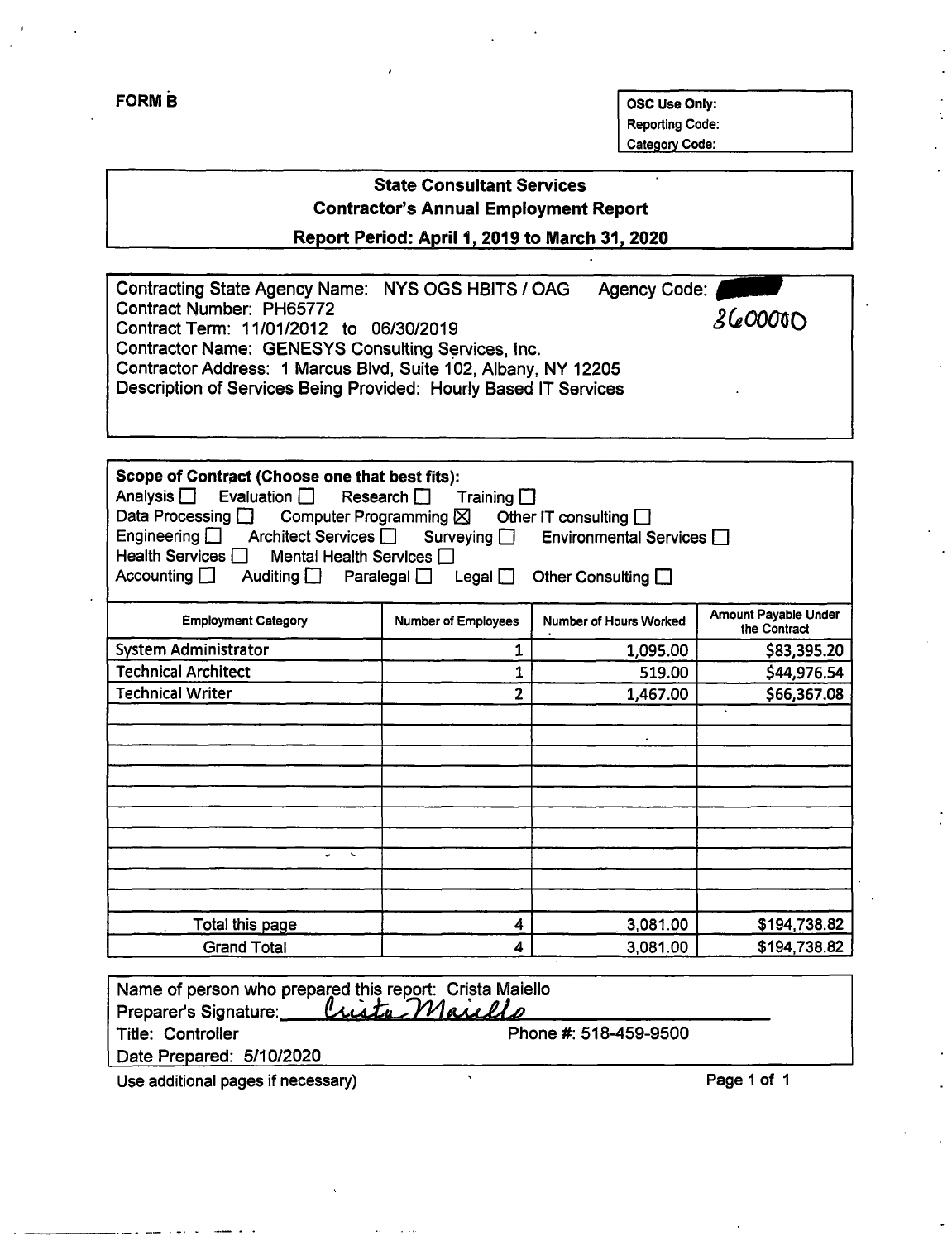| <b>FORM B</b>                                                                                        |                                                                                                |                                         |                                                    |
|------------------------------------------------------------------------------------------------------|------------------------------------------------------------------------------------------------|-----------------------------------------|----------------------------------------------------|
|                                                                                                      | <b>New York State Consultant Services</b>                                                      |                                         |                                                    |
|                                                                                                      | <b>Contractor's Annual Employment Report</b><br>Report Period: April 1, 2019 to March 31, 2020 |                                         |                                                    |
|                                                                                                      |                                                                                                |                                         |                                                    |
| Contracting State Agency Name: NYS Office of General Services/<br>NYS Office of the Attorney General |                                                                                                |                                         |                                                    |
| <b>Contract Number: PH65775</b>                                                                      |                                                                                                | <b>Agency Business Unit:</b>            |                                                    |
| Contract Term: 11/1/2012 to 06/30/2019                                                               |                                                                                                | <b>Agency Department ID: Also</b>       |                                                    |
| Contractor Name: NTT DATA, Inc.                                                                      |                                                                                                |                                         |                                                    |
| Contractor Address: 18 Corporate Woods Blvd., Albany,<br>NY 12211                                    |                                                                                                |                                         |                                                    |
| Description of Services Being Provided: Consulting Services                                          |                                                                                                |                                         |                                                    |
|                                                                                                      |                                                                                                |                                         |                                                    |
| Scope of Contract (Choose one that best fits):                                                       |                                                                                                |                                         |                                                    |
| Evaluation<br><b>Analysis</b>                                                                        | <b>Research</b>                                                                                | Training                                |                                                    |
| <b>Data Processing</b>                                                                               | <b>Computer Programming</b>                                                                    | ⊠Other IT consulting                    |                                                    |
| <b>Architect Services</b><br>Engineering                                                             |                                                                                                | Surveying                               | <b>Environmental Services</b>                      |
| <b>Health Services</b>                                                                               | <b>Mental Health Services</b>                                                                  |                                         |                                                    |
| <b>Accounting</b><br><b>Auditing</b>                                                                 | Paralegal                                                                                      | Legal                                   | <b>Other Consulting</b>                            |
|                                                                                                      |                                                                                                |                                         |                                                    |
| <b>Employment Category</b>                                                                           | <b>Number of</b><br><b>Employees</b>                                                           | <b>Number of</b><br><b>Hours Worked</b> | <b>Amount Payable</b><br><b>Under the Contract</b> |
| <b>Information Technology Project</b><br><b>Managers</b>                                             | 1                                                                                              | 1829.75                                 | \$174,411.77                                       |
| <b>Computer Systems Analysts</b>                                                                     | 1                                                                                              | 1947.5                                  | \$150,074.35                                       |
|                                                                                                      |                                                                                                |                                         |                                                    |
|                                                                                                      |                                                                                                |                                         |                                                    |
|                                                                                                      |                                                                                                |                                         |                                                    |
|                                                                                                      |                                                                                                |                                         |                                                    |
|                                                                                                      |                                                                                                |                                         |                                                    |
|                                                                                                      |                                                                                                |                                         |                                                    |
|                                                                                                      |                                                                                                |                                         |                                                    |
|                                                                                                      |                                                                                                |                                         |                                                    |
| Total this page                                                                                      | $\mathbf{2}$                                                                                   | 3777.25                                 | \$324,486.12                                       |
| <b>Grand Total</b>                                                                                   | $\mathbf{2}$                                                                                   | 3777.25                                 | \$324,486.12                                       |

Name of person who prepared this report: Carol Fitzgerald

Title: Delivery Director

Preparer's Signature: Canol Fitzgorall

Date Prepared: 05/15/2020

(Use additional pages, if necessary)

Phone#: 518-815-2057

Page <sup>1</sup> of <sup>1</sup>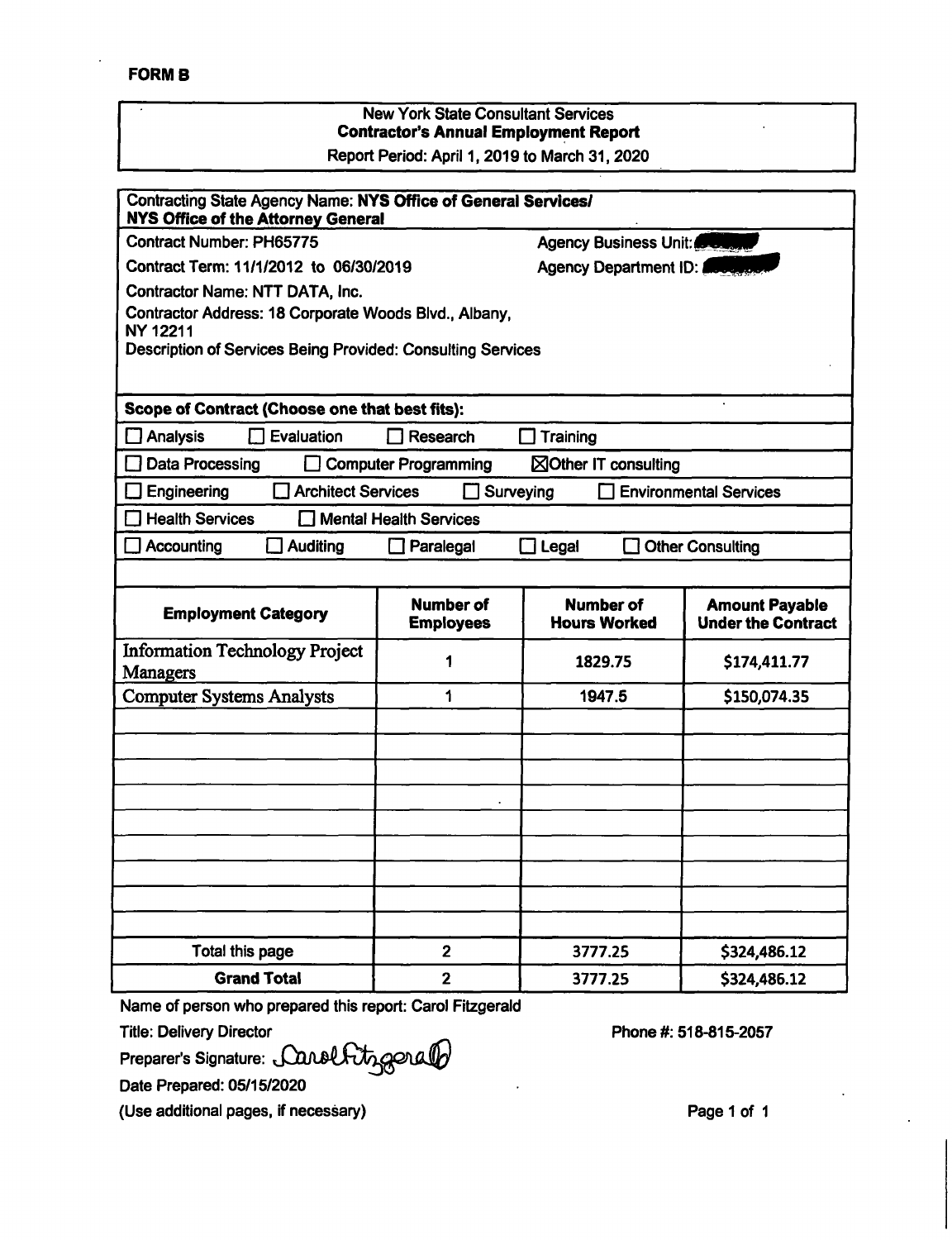| <b>New York State Consultant Services</b>    |  |
|----------------------------------------------|--|
| <b>Contractor's Annual Employment Report</b> |  |

**Report Period: April 1, 2019 to March 31, 2020**

| Contracting State Agency Name: Nw York State Office of Attorney General<br><b>Contract Number: PH65776</b><br>Contract Term: 11/01/2012 to 06/30/2019<br><b>Contractor Name: Knowledge Builders Inc</b><br>Contractor Address: 1977 Western Avenue, Ste #1, Albany, NY 12202<br>Description of Services Being Provided: Programmer |                                                           | Agency Business Unit: CAWU<br>Agency Department ID: 3600000                                        |                                                    |
|------------------------------------------------------------------------------------------------------------------------------------------------------------------------------------------------------------------------------------------------------------------------------------------------------------------------------------|-----------------------------------------------------------|----------------------------------------------------------------------------------------------------|----------------------------------------------------|
| Scope of Contract (Choose one that best fits):<br>$\boxtimes$ Evaluation<br>$\boxtimes$ Analysis<br>$\boxtimes$ Data Processing<br>$\boxtimes$ Computer Programming<br><b>Architect Services</b><br>$\square$ Engineering<br><b>Health Services</b><br>Mental Health Services<br>Accounting<br><b>Auditing</b>                     | Research<br>$\Box$ Surveying<br>Paralegal<br>$\Box$ Legal | Training<br>$\Box$ Other IT consulting<br><b>Environmental Services</b><br><b>Other Consulting</b> |                                                    |
| <b>Employment Category</b>                                                                                                                                                                                                                                                                                                         | Number of<br><b>Employees</b>                             | <b>Number of</b><br><b>Hours Worked</b>                                                            | <b>Amount Payable</b><br><b>Under the Contract</b> |
| 15-1132                                                                                                                                                                                                                                                                                                                            | 1.00                                                      | 1,072.00                                                                                           | \$78,234.56                                        |
|                                                                                                                                                                                                                                                                                                                                    | 0.00                                                      | 0.00                                                                                               | \$0.00                                             |
|                                                                                                                                                                                                                                                                                                                                    | 0.00                                                      | 0.00                                                                                               | \$0.00                                             |
|                                                                                                                                                                                                                                                                                                                                    | 0.00                                                      | 0.00                                                                                               | \$0.00                                             |
|                                                                                                                                                                                                                                                                                                                                    | 0.00                                                      | 0.00                                                                                               | \$0.00                                             |
|                                                                                                                                                                                                                                                                                                                                    | 0.00                                                      | 0.00                                                                                               | \$0.00                                             |
|                                                                                                                                                                                                                                                                                                                                    | 0.00                                                      | 0.00                                                                                               | \$0.00                                             |
|                                                                                                                                                                                                                                                                                                                                    | 0.00                                                      | 0.00                                                                                               | \$0.00                                             |
|                                                                                                                                                                                                                                                                                                                                    | 0.00                                                      | 0.00                                                                                               | \$0.00                                             |
|                                                                                                                                                                                                                                                                                                                                    | 0.00                                                      | 0.00                                                                                               | \$0.00                                             |
|                                                                                                                                                                                                                                                                                                                                    | 0.00                                                      | 0.00                                                                                               | \$0.00                                             |
|                                                                                                                                                                                                                                                                                                                                    | 0.00                                                      | 0.00                                                                                               | \$0.00                                             |
|                                                                                                                                                                                                                                                                                                                                    | 0.00                                                      | 0.00                                                                                               | \$0.00                                             |
| <b>Total this Page</b>                                                                                                                                                                                                                                                                                                             | 1.00                                                      | 1,072.00                                                                                           | \$78,234.56                                        |
| <b>Grand Total</b>                                                                                                                                                                                                                                                                                                                 | 1.00                                                      | 1,072                                                                                              | \$78,234.56                                        |

Janvary

Name of person who prepared this report: Sanjay Kapalli

Title: Executive Vice President

Preparer's Signature:

Date Prepared: 04/30/2020

Phone #: 518-810-7478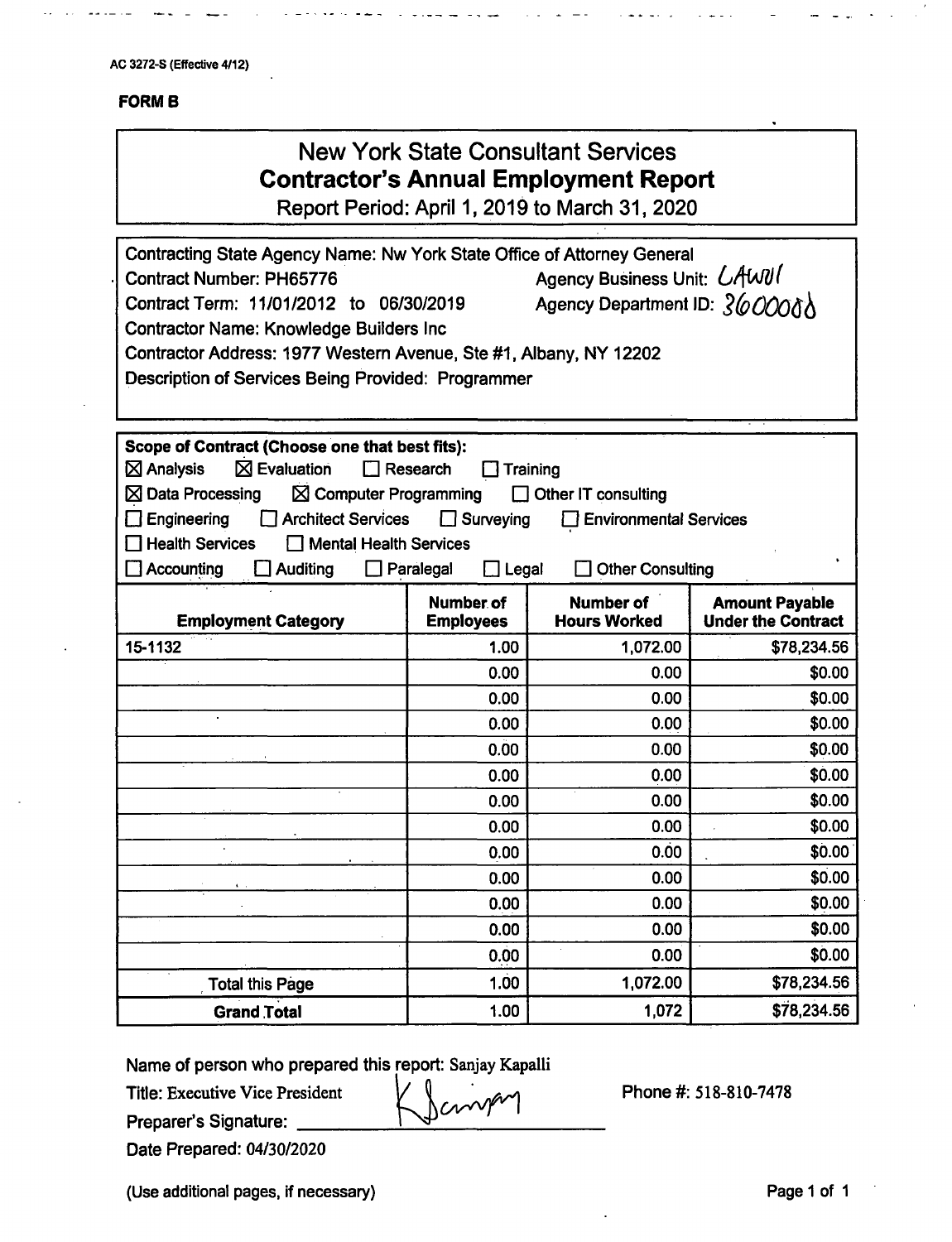l,

#### **FORMB**

## New York State Consultant Services **Contractor's Annual Employment Report**

Report Period: April 1,2019 to March 31, 2020

| Contracting State Agency Name: New York State Office of Attorney General (OAG) |                                      |                                         |                                                    |
|--------------------------------------------------------------------------------|--------------------------------------|-----------------------------------------|----------------------------------------------------|
| <b>Contract Number: PH65776</b>                                                |                                      | Agency Business Unit: Lawal             |                                                    |
| Contract Term: 11/01/2012 to 06/30/2019                                        |                                      | Agency Department ID: 3600000           |                                                    |
| <b>Contractor Name: Knowledge Builders Inc.</b>                                |                                      |                                         |                                                    |
| Contractor Address: 1977 Western Avenue, Ste #1, Albany, NY 12202              |                                      |                                         |                                                    |
| Description of Services Being Provided: Technical Architect                    |                                      |                                         |                                                    |
|                                                                                |                                      |                                         |                                                    |
|                                                                                |                                      |                                         |                                                    |
| Scope of Contract (Choose one that best fits):                                 |                                      |                                         |                                                    |
| $\boxtimes$ Evaluation<br>$\boxtimes$ Analysis                                 | Research                             | Training                                |                                                    |
| $\boxtimes$ Data Processing<br>$\boxtimes$ Computer Programming                |                                      | $\Box$ Other IT consulting              |                                                    |
| Engineering<br>Architect Services                                              | $\Box$ Surveying                     | <b>Environmental Services</b>           |                                                    |
| <b>Health Services</b><br>$\Box$ Mental Health Services                        |                                      |                                         |                                                    |
| Accounting<br>Auditing                                                         | $\Box$ Paralegal<br>$\square$ Legal  | <b>Other Consulting</b>                 |                                                    |
| <b>Employment Category</b>                                                     | <b>Number of</b><br><b>Employees</b> | <b>Number of</b><br><b>Hours Worked</b> | <b>Amount Payable</b><br><b>Under the Contract</b> |
| 15-1199.02                                                                     | 4.00                                 | 7,369.50                                | \$678,657.26                                       |
|                                                                                | 0.00                                 | 0.00                                    | \$0.00                                             |
|                                                                                | 0.00                                 | 0.00                                    | \$0.00                                             |
|                                                                                | 0.00                                 | 0.00                                    | \$0.00                                             |
|                                                                                | 0.00                                 | 0.00                                    | \$0.00                                             |
|                                                                                | 0.00                                 | 0.00                                    | \$0.00                                             |
|                                                                                | 0.00                                 | 0.00                                    | \$0.00                                             |
|                                                                                | 0.00                                 | 0.00                                    | \$0.00                                             |
|                                                                                | 0.00                                 | 0.00                                    | \$0.00                                             |
|                                                                                | 0.00                                 | 0.00                                    | \$0.00                                             |
|                                                                                | 0.00                                 | 0.00                                    | \$0.00                                             |
|                                                                                | 0.00                                 | 0.00                                    | \$0.00                                             |
|                                                                                | 0.00                                 | 0.00                                    | \$0.00                                             |
| <b>Total this Page</b>                                                         | 4.00                                 | 7,369.50                                | \$678,657.26                                       |
| <b>Grand Total</b>                                                             | 4.00                                 | 7,369                                   | \$678,657.26                                       |

Name of person who prepared this report: Sanjay Kapalli

Title: Executive Vice President / *<sup>i</sup> '*

Preparer's Signature:

Date Prepared: 04/30/2020

Phone #: 518-810-7478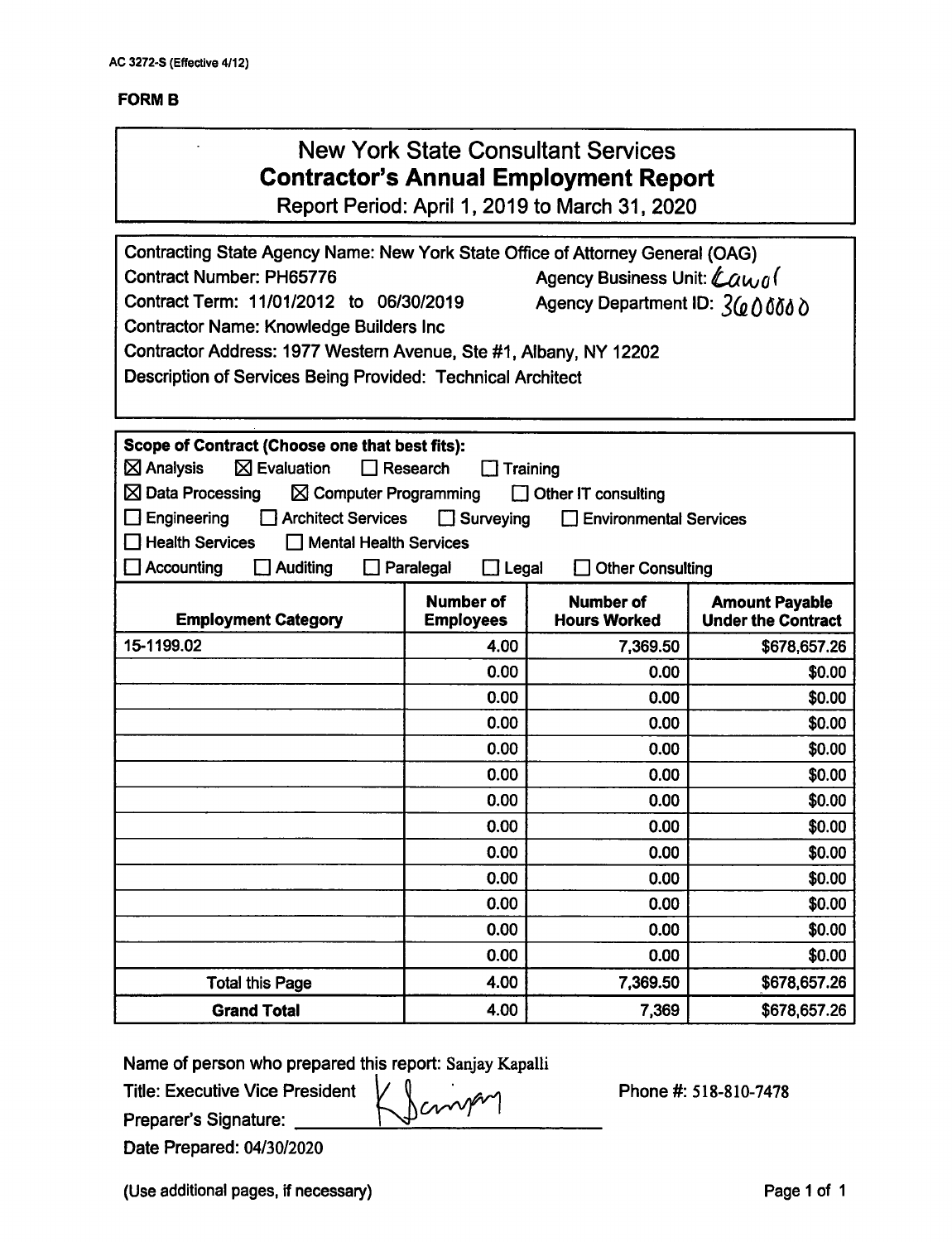## New York State Consultant Services **Contractor's Annual Employment Report**

Report Period: April 1,2019 to March 31, 2020

| Contracting State Agency Name: Office of the Attorney General<br><b>Contract Number: PH65780</b><br>Contract Term: 10/1/18 to 6/30/19<br>Contractor Name: MVP Consulting Plus, Inc.<br>Contractor Address: 435 New Karner Road Albany, NY 12205<br>Description of Services Being Provided: IT Consulting (Various) |                                                                  | <b>Agency Business Unit: LAW01</b><br>Agency Department ID: 3600000                           |                                                    |
|--------------------------------------------------------------------------------------------------------------------------------------------------------------------------------------------------------------------------------------------------------------------------------------------------------------------|------------------------------------------------------------------|-----------------------------------------------------------------------------------------------|----------------------------------------------------|
|                                                                                                                                                                                                                                                                                                                    |                                                                  |                                                                                               |                                                    |
| Scope of Contract (Choose one that best fits):<br>$\Box$ Analysis<br>$\Box$ Evaluation<br>Data Processing<br>Computer Programming<br>Engineering<br><b>Architect Services</b><br><b>Health Services</b><br>$\Box$ Mental Health Services<br>Accounting<br>Auditing                                                 | Research<br>$\Box$ Surveying<br>$\Box$ Legal<br>$\Box$ Paralegal | Training<br>⊠ Other IT consulting<br><b>Environmental Services</b><br><b>Other Consulting</b> |                                                    |
| <b>Employment Category</b>                                                                                                                                                                                                                                                                                         | <b>Number of</b><br><b>Employees</b>                             | Number of<br><b>Hours Worked</b>                                                              | <b>Amount Payable</b><br><b>Under the Contract</b> |
| 15-1199.02                                                                                                                                                                                                                                                                                                         | 1.00                                                             | 512.00                                                                                        | \$48,732.16                                        |
|                                                                                                                                                                                                                                                                                                                    | 1.00                                                             | 112.00                                                                                        | \$10,660.16                                        |
|                                                                                                                                                                                                                                                                                                                    | 1.00                                                             | 480.00                                                                                        | \$45,686.40                                        |
|                                                                                                                                                                                                                                                                                                                    | 1.00                                                             | 488.00                                                                                        | \$46,447.84                                        |
|                                                                                                                                                                                                                                                                                                                    | 1.00                                                             | 64.00                                                                                         | \$6,091.52                                         |
|                                                                                                                                                                                                                                                                                                                    | 1.00                                                             | 400.00                                                                                        | \$38,072.00                                        |
|                                                                                                                                                                                                                                                                                                                    | 1.00                                                             | 64.00                                                                                         | \$6,091.52                                         |
|                                                                                                                                                                                                                                                                                                                    | 1.00                                                             | 135.50                                                                                        | \$12,896.89                                        |
|                                                                                                                                                                                                                                                                                                                    | 1.00                                                             | 224.00                                                                                        | \$21,320.32                                        |
|                                                                                                                                                                                                                                                                                                                    | 1.00                                                             | 512.00                                                                                        | \$48,732.16                                        |
|                                                                                                                                                                                                                                                                                                                    | 1.00                                                             | 264.00                                                                                        | \$25,127.52                                        |
| 15-1131.00                                                                                                                                                                                                                                                                                                         | 1.00                                                             | 496.00                                                                                        | \$37,165.28                                        |
|                                                                                                                                                                                                                                                                                                                    | 1.00                                                             | 352.00                                                                                        | \$26,375.36                                        |
| <b>Total this Page</b>                                                                                                                                                                                                                                                                                             | 13.00                                                            | 4,103.50                                                                                      | \$373,399.13                                       |
| <b>Grand Total</b>                                                                                                                                                                                                                                                                                                 |                                                                  |                                                                                               |                                                    |

Name of person who prepared this report: Ilakumari Patel Title: CEO/CFO

Phone #: 518-218-1700

Preparer's Signature:  $IN$ *atel* Date Prepared: 5/1/20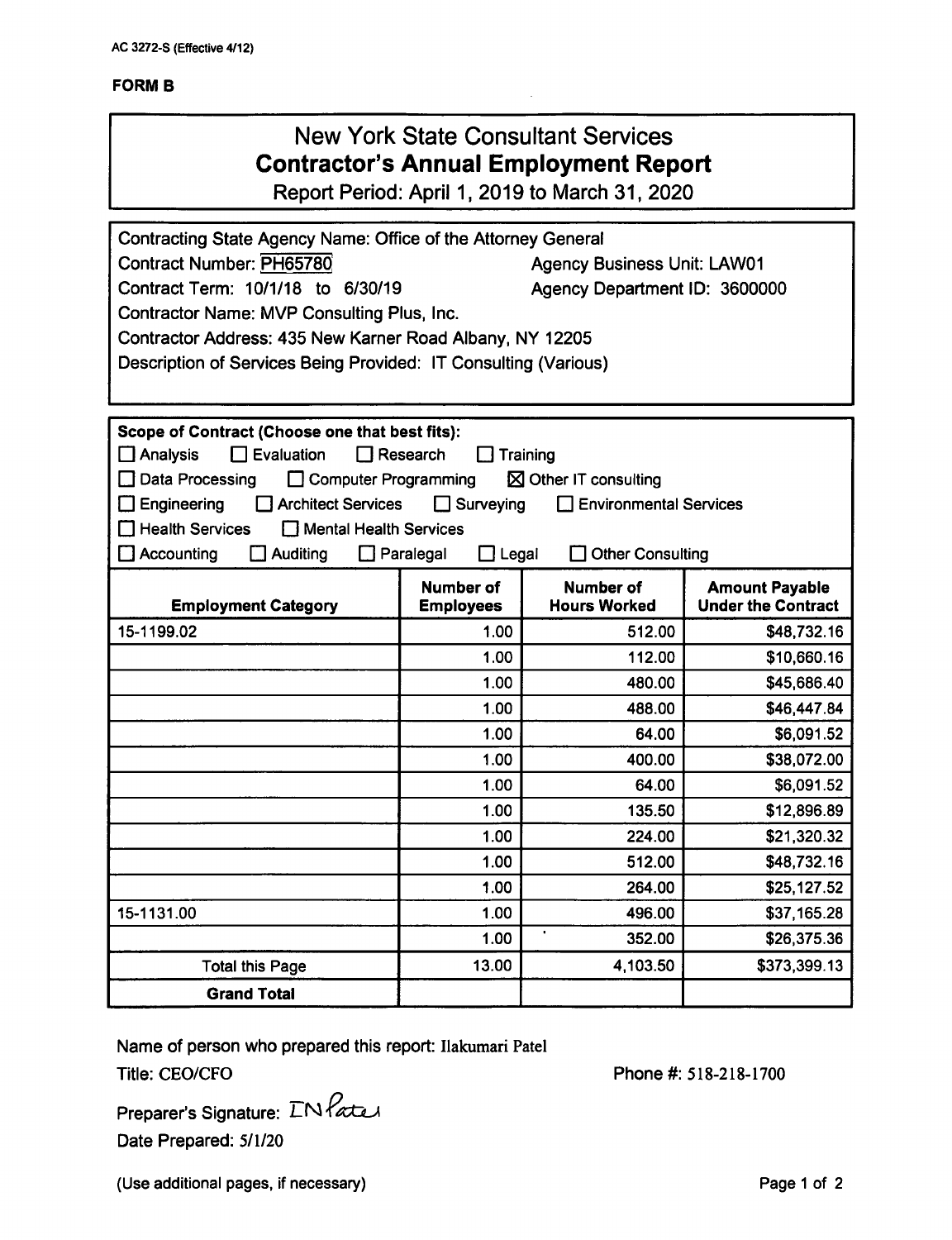## New York State Consultant Services **Contractor's Annual Employment Report**

Report Period: April 1, 2019 to March 31, 2020

| Contracting State Agency Name: Office of the Attorney General                   |                                      |                                    |                                                    |
|---------------------------------------------------------------------------------|--------------------------------------|------------------------------------|----------------------------------------------------|
| <b>Contract Number: PH65780</b>                                                 |                                      | <b>Agency Business Unit: LAW01</b> |                                                    |
| Contract Term: 10/1/18 to 6/30/19                                               |                                      | Agency Department ID: 3600000      |                                                    |
| Contractor Name: MVP Consulting Plus, Inc.                                      |                                      |                                    |                                                    |
| Contractor Address: 435 New Karner Road Albany, NY 12205                        |                                      |                                    |                                                    |
| Description of Services Being Provided: IT Consulting (Various)                 |                                      |                                    |                                                    |
|                                                                                 |                                      |                                    |                                                    |
|                                                                                 |                                      |                                    |                                                    |
| Scope of Contract (Choose one that best fits):<br>$\Box$ Evaluation<br>Analysis | Research                             | Training                           |                                                    |
| Data Processing<br><b>Computer Programming</b>                                  |                                      | $\boxtimes$ Other IT consulting    |                                                    |
| <b>Architect Services</b><br>Engineering                                        | $\Box$ Surveying                     | Environmental Services             |                                                    |
| <b>Health Services</b><br>$\Box$ Mental Health Services                         |                                      |                                    |                                                    |
| Accounting<br>Auditing                                                          | $\Box$ Legal<br>$\Box$ Paralegal     | <b>Other Consulting</b>            |                                                    |
|                                                                                 |                                      |                                    |                                                    |
| <b>Employment Category</b>                                                      | <b>Number of</b><br><b>Employees</b> | Number of<br><b>Hours Worked</b>   | <b>Amount Payable</b><br><b>Under the Contract</b> |
| 15-1131.00                                                                      | 1.00                                 | 475.50                             | \$35,629.22                                        |
|                                                                                 | 1.00                                 | 493.50                             | \$36,977.96                                        |
|                                                                                 | 1.00                                 | 392.00                             | \$29,372.56                                        |
|                                                                                 | 1.00                                 | 379.00                             | \$28,398.47                                        |
|                                                                                 | 0.00                                 | 0.00                               | \$0.00                                             |
|                                                                                 | 0.00                                 | 0.00                               | \$0.00                                             |
|                                                                                 | 0.00                                 | 0.00                               | \$0.00                                             |
|                                                                                 | 0.00                                 | 0.00                               | \$0.00                                             |
|                                                                                 | 0.00                                 | 0.00                               | \$0.00                                             |
|                                                                                 | 0.00                                 | 0.00                               | \$0.00                                             |
|                                                                                 | 0.00                                 | 0.00                               | \$0.00                                             |
|                                                                                 | 0.00                                 | 0.00                               | \$0.00                                             |
|                                                                                 | 0.00                                 | 0.00                               | \$0.00                                             |
| <b>Total this Page</b>                                                          | 4.00                                 | 1,740.00                           | \$130,378.21                                       |
| <b>Grand Total</b>                                                              | 17.00                                | 5843.50                            | \$503,777.34                                       |

Name of person who prepared this report: Ilakumari Patel

Title: CEO/CFO

Phone #; 518-218-1700

Preparer's Signature:  $\sum_{k} \sqrt{2\pi}$ Date Prepared: 5/1/20

(Use additional pages, if necessary) example 2 of 2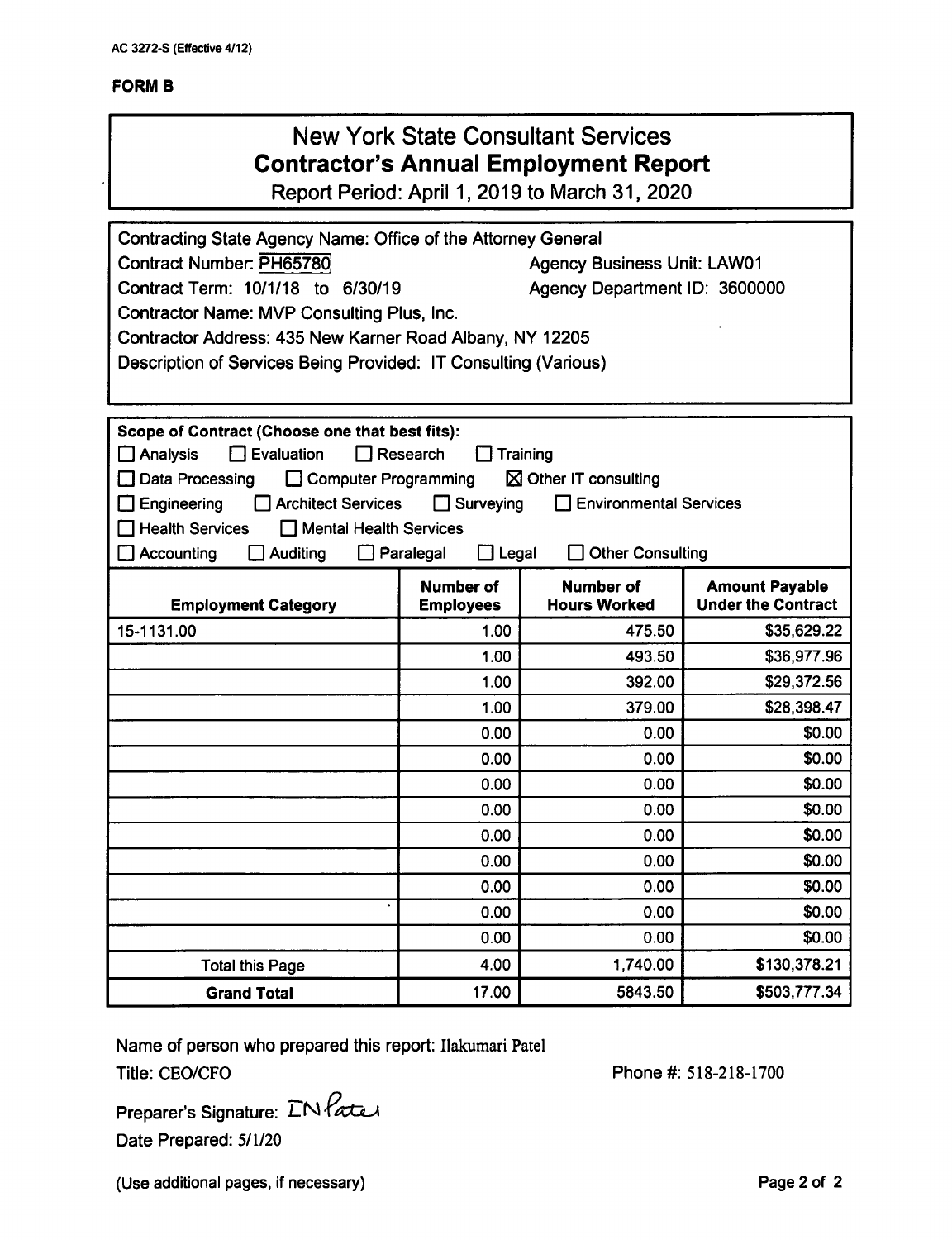AC 3272-S (Effective 4/12)

#### **FORM B**

|                                                                                                                                                                                                                                                                                                        |                                                                            | <b>New York State Consultant Services</b><br><b>Contractor's Annual Employment Report</b><br>Report Period: April 1, 2019 to March 31, 2020 |                                                    |
|--------------------------------------------------------------------------------------------------------------------------------------------------------------------------------------------------------------------------------------------------------------------------------------------------------|----------------------------------------------------------------------------|---------------------------------------------------------------------------------------------------------------------------------------------|----------------------------------------------------|
| <b>Contracting State Agency Name:</b><br>Contract Number: PH68610<br>Contract Term: 07/01/2019 to 06/30/2024<br>Contractor Name: Genesys Consulting Services, Inc.<br>Contractor Address: 1 Marcus Blvd Suite 102 Albany, NY 12205<br>Description of Services Being Provided: Hourly Based IT Services | <b>NYS OAG</b>                                                             | Agency Business Unit: LAW0<br><b>Agency Department ID:</b>                                                                                  | 3600000                                            |
| Scope of Contract (Choose one that best fits):<br>$\Box$ Analysis<br>$\Box$ Evaluation<br>Data Processing<br>Computer Programming<br>Engineering<br><b>Architect Services</b><br><b>Health Services</b><br>Mental Health Services<br>$\Box$ Accounting<br>Auditing                                     | $\Box$ Research<br>$\Box$ Surveying<br>$\Box$ Paralegal<br>$\square$ Legal | Training<br>$\boxtimes$ Other IT consulting<br><b>Environmental Services</b><br>$\Box$ Other Consulting                                     |                                                    |
| <b>Employment Category</b>                                                                                                                                                                                                                                                                             | Number of<br><b>Employees</b>                                              | <b>Number of</b><br><b>Hours Worked</b>                                                                                                     | <b>Amount Payable</b><br><b>Under the Contract</b> |
| <b>Technical Writer</b>                                                                                                                                                                                                                                                                                | 1.00                                                                       | 42.00                                                                                                                                       | \$1,890.00<br>$\sim 10^{-1}$                       |
|                                                                                                                                                                                                                                                                                                        | 0.00                                                                       | 0.00                                                                                                                                        | \$0.00                                             |
|                                                                                                                                                                                                                                                                                                        | 0.00                                                                       | 0.00                                                                                                                                        | \$0.00                                             |
|                                                                                                                                                                                                                                                                                                        | 0.00                                                                       | 0.00                                                                                                                                        | \$0.00                                             |
|                                                                                                                                                                                                                                                                                                        | 0.00                                                                       | 0.00                                                                                                                                        | \$0.00                                             |
|                                                                                                                                                                                                                                                                                                        | 0.00                                                                       | 0.00                                                                                                                                        | \$0.00                                             |
|                                                                                                                                                                                                                                                                                                        | 0.00                                                                       | 0.00                                                                                                                                        | \$0.00                                             |
|                                                                                                                                                                                                                                                                                                        | 0.00                                                                       | 0.00                                                                                                                                        | \$0.00                                             |
|                                                                                                                                                                                                                                                                                                        | 0.00                                                                       | 0.00                                                                                                                                        | 30.00                                              |
|                                                                                                                                                                                                                                                                                                        | 0.00<br>0.00                                                               | 0.00<br>0.00                                                                                                                                | \$0.00<br>\$0.00                                   |
|                                                                                                                                                                                                                                                                                                        | 0.00                                                                       | 0.00                                                                                                                                        | \$0.00                                             |
|                                                                                                                                                                                                                                                                                                        | 0.00                                                                       | 0.00                                                                                                                                        | \$0.00                                             |
| <b>Total this Page</b>                                                                                                                                                                                                                                                                                 | 1.00                                                                       | 42.00                                                                                                                                       | \$1,890.00                                         |
| <b>Grand Total</b>                                                                                                                                                                                                                                                                                     |                                                                            |                                                                                                                                             |                                                    |

Name of person who prepared this report: Crista Maiello

Title: Controller

Phone #: (518) 459-9500

Preparer's Signature:

Date Prepared: 05/08/2020

(Use additional pages, if necessary) example the control of the Page 1 of 1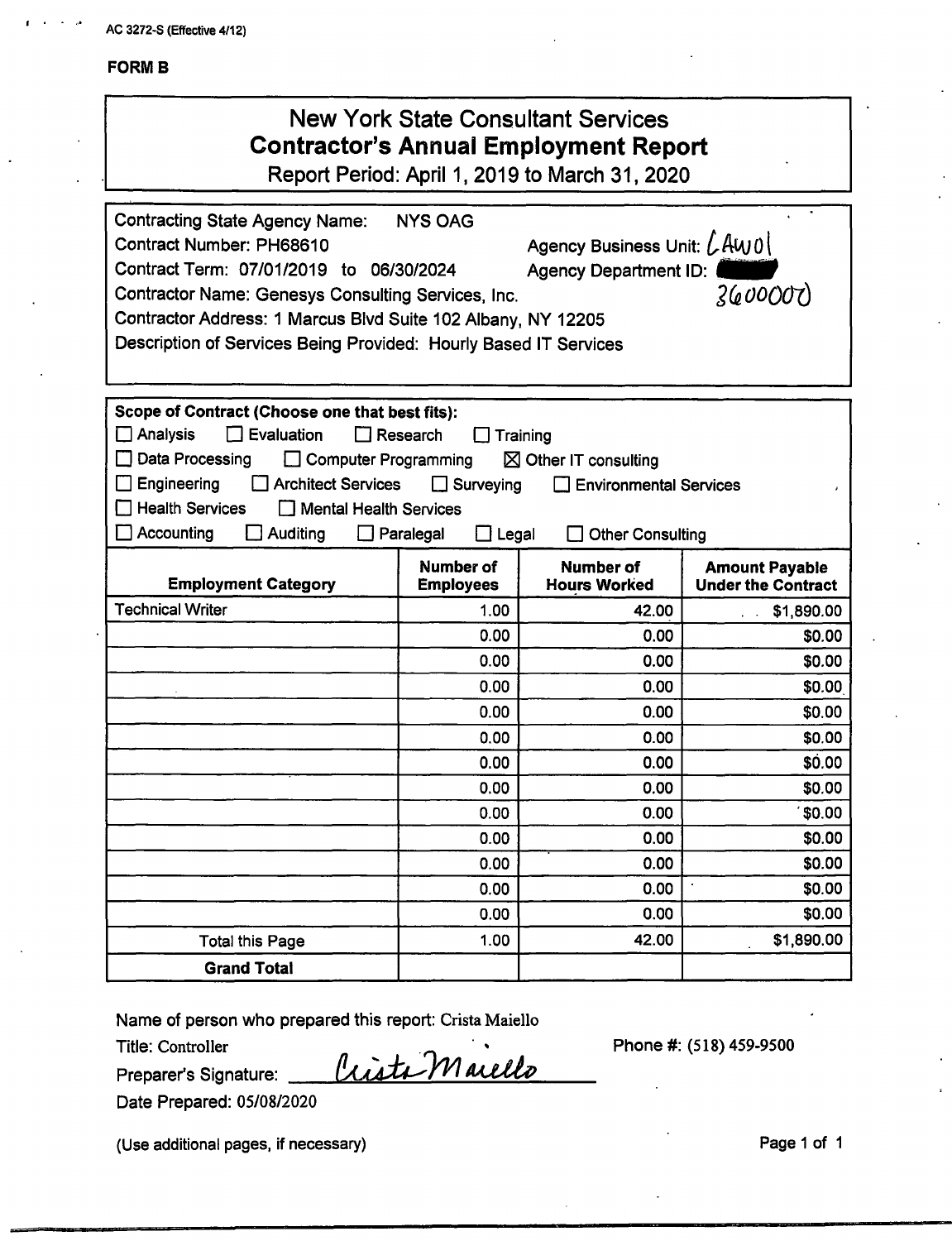|                                                                                                                                                                                                                                                                                                                                 |                                                              | <b>New York State Consultant Services</b><br><b>Contractor's Annual Employment Report</b><br>Report Period: April 1, 2019 to March 31, 2020 |                                                    |
|---------------------------------------------------------------------------------------------------------------------------------------------------------------------------------------------------------------------------------------------------------------------------------------------------------------------------------|--------------------------------------------------------------|---------------------------------------------------------------------------------------------------------------------------------------------|----------------------------------------------------|
| Contracting State Agency Name: NYS Office of the Attorney General<br><b>Contract Number: PH68613</b><br>Contract Term: 07/01/2019 to 06/30/2024<br><b>Contractor Name: Knowledge Builders Inc</b><br>Contractor Address: 1977 Western Avenue, Ste #1, Albany, NY 12202<br>Description of Services Being Provided: IT Specialist |                                                              | Agency Business Unit: LAWO /<br>Agency Department ID: 3000000                                                                               |                                                    |
| Scope of Contract (Choose one that best fits):<br>$\boxtimes$ Evaluation<br>$\boxtimes$ Analysis<br>$\boxtimes$ Data Processing<br>$\boxtimes$ Computer Programming<br>Engineering<br><b>Architect Services</b><br><b>Health Services</b><br><b>Mental Health Services</b><br>Accounting<br>Auditing                            | Research<br>$\Box$ Surveying<br>Paralegal<br>$\square$ Legal | Training<br>$\Box$ Other IT consulting<br><b>Environmental Services</b><br><b>Other Consulting</b>                                          |                                                    |
|                                                                                                                                                                                                                                                                                                                                 |                                                              |                                                                                                                                             |                                                    |
| <b>Employment Category</b>                                                                                                                                                                                                                                                                                                      | <b>Number of</b><br><b>Employees</b>                         | <b>Number of</b><br><b>Hours Worked</b>                                                                                                     | <b>Amount Payable</b><br><b>Under the Contract</b> |
| 15-1132                                                                                                                                                                                                                                                                                                                         | 1.00                                                         | 616.00                                                                                                                                      | \$49,932.96                                        |
|                                                                                                                                                                                                                                                                                                                                 | 0.00                                                         | 0.00                                                                                                                                        | \$0.00                                             |
|                                                                                                                                                                                                                                                                                                                                 | 0.00                                                         | 0.00                                                                                                                                        | \$0.00                                             |
|                                                                                                                                                                                                                                                                                                                                 | 0.00                                                         | 0.00                                                                                                                                        | \$0.00                                             |
|                                                                                                                                                                                                                                                                                                                                 | 0.00                                                         | 0.00                                                                                                                                        | \$0.00                                             |
|                                                                                                                                                                                                                                                                                                                                 | 0.00                                                         | 0.00                                                                                                                                        | \$0.00                                             |
|                                                                                                                                                                                                                                                                                                                                 | 0.00                                                         | 0.00                                                                                                                                        | \$0.00                                             |
|                                                                                                                                                                                                                                                                                                                                 | 0.00                                                         | 0.00                                                                                                                                        | \$0.00                                             |
|                                                                                                                                                                                                                                                                                                                                 | 0.00                                                         | 0.00                                                                                                                                        | \$0.00                                             |
|                                                                                                                                                                                                                                                                                                                                 | 0.00<br>0.00                                                 | 0.00<br>0.00                                                                                                                                | \$0.00<br>\$0.00                                   |
|                                                                                                                                                                                                                                                                                                                                 | 0.00                                                         | 0.00                                                                                                                                        | \$0.00                                             |
|                                                                                                                                                                                                                                                                                                                                 | 0.00                                                         | 0.00                                                                                                                                        | \$0.00                                             |
| <b>Total this Page</b>                                                                                                                                                                                                                                                                                                          | 1.00                                                         | 616.00                                                                                                                                      | \$49,932.96                                        |

Janvary

Name of person who prepared this report: Sanjay Kapalli

Title: Executive Vice President

Preparer's Signature: \_\_\_\_

Date Prepared: 04/30/2020

Phone #: 518-810-7478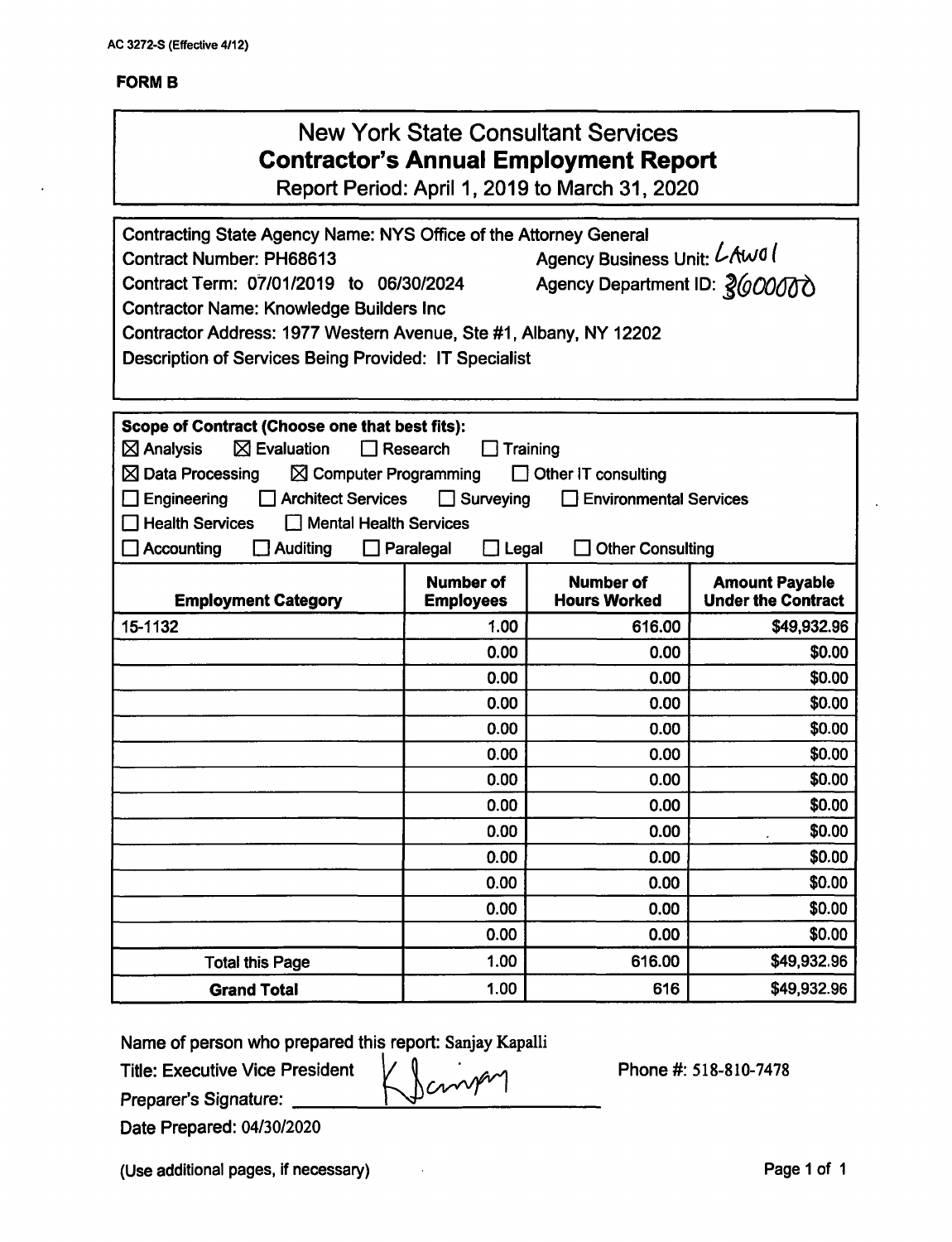## New York State Consultant Services **Contractor's Annual Employment Report**

**Report Period: April 1, 2019 to March 31, 2020**

| Contracting State Agency Name: Office of the Attorney General                                 |                                    |                                         |                                                    |  |  |  |  |
|-----------------------------------------------------------------------------------------------|------------------------------------|-----------------------------------------|----------------------------------------------------|--|--|--|--|
| Contract Number: PH68617                                                                      | <b>Agency Business Unit: OAG01</b> |                                         |                                                    |  |  |  |  |
| Contract Term: 7/1/19 to 6/30/24                                                              | Agency Department ID: 3600000      |                                         |                                                    |  |  |  |  |
| Contractor Name: MVP Consulting Plus, Inc.                                                    |                                    |                                         |                                                    |  |  |  |  |
| Contractor Address: 435 New Karner Road Albany, NY 12205                                      |                                    |                                         |                                                    |  |  |  |  |
| Description of Services Being Provided: IT Consulting (Various)                               |                                    |                                         |                                                    |  |  |  |  |
|                                                                                               |                                    |                                         |                                                    |  |  |  |  |
|                                                                                               |                                    |                                         |                                                    |  |  |  |  |
| Scope of Contract (Choose one that best fits):                                                |                                    |                                         |                                                    |  |  |  |  |
| Analysis<br>$\Box$ Evaluation<br>Research<br>Training                                         |                                    |                                         |                                                    |  |  |  |  |
| ⊠ Other IT consulting<br>Data Processing<br>□ Computer Programming                            |                                    |                                         |                                                    |  |  |  |  |
| <b>Architect Services</b><br>$\Box$ Surveying<br><b>Environmental Services</b><br>Engineering |                                    |                                         |                                                    |  |  |  |  |
| <b>Health Services</b><br>$\Box$ Mental Health Services                                       |                                    |                                         |                                                    |  |  |  |  |
| $\Box$ Legal<br>□ Other Consulting<br>$\Box$ Accounting<br>Auditing<br>$\Box$ Paralegal       |                                    |                                         |                                                    |  |  |  |  |
| <b>Number of</b><br><b>Employment Category</b><br><b>Employees</b>                            |                                    | <b>Number of</b><br><b>Hours Worked</b> | <b>Amount Payable</b><br><b>Under the Contract</b> |  |  |  |  |
| 15-1131.00                                                                                    | 1.00                               | 72.00                                   | \$5,146.56                                         |  |  |  |  |
|                                                                                               | 1.00                               | 448.00                                  | \$32,023.04                                        |  |  |  |  |
| 15-1199.02                                                                                    | 1.00                               | 392.00                                  | \$33,672.80                                        |  |  |  |  |
|                                                                                               | 1.00                               | 492.00                                  | \$42,262.80                                        |  |  |  |  |
|                                                                                               | 0.00                               | 0.00                                    | \$0.00                                             |  |  |  |  |
|                                                                                               | 0.00                               | 0.00                                    | \$0.00                                             |  |  |  |  |
|                                                                                               | 0.00                               | 0.00                                    | \$0.00                                             |  |  |  |  |
|                                                                                               | 0.00                               | 0.00                                    | \$0.00                                             |  |  |  |  |
|                                                                                               | 0.00                               | 0.00                                    | \$0.00                                             |  |  |  |  |
|                                                                                               | 0.00                               | 0.00                                    | \$0.00                                             |  |  |  |  |
|                                                                                               | 0.00                               | 0.00                                    | \$0.00                                             |  |  |  |  |
|                                                                                               | 0.00                               | 0.00                                    | \$0.00                                             |  |  |  |  |
|                                                                                               | 0.00                               | 0.00                                    | \$0.00                                             |  |  |  |  |
| <b>Total this Page</b>                                                                        | 4.00                               | 1,404.00                                | \$113,105.20                                       |  |  |  |  |
| <b>Grand Total</b>                                                                            | 4.00                               | 1,404.00                                | \$113,105.20                                       |  |  |  |  |

Name of person who prepared this report: Ilakumari Patel

Title: CEO/CFO

Phone #: 518-218-1700

Preparer's Signature:  $\sum N$ *ater* Date Prepared: 4/29/20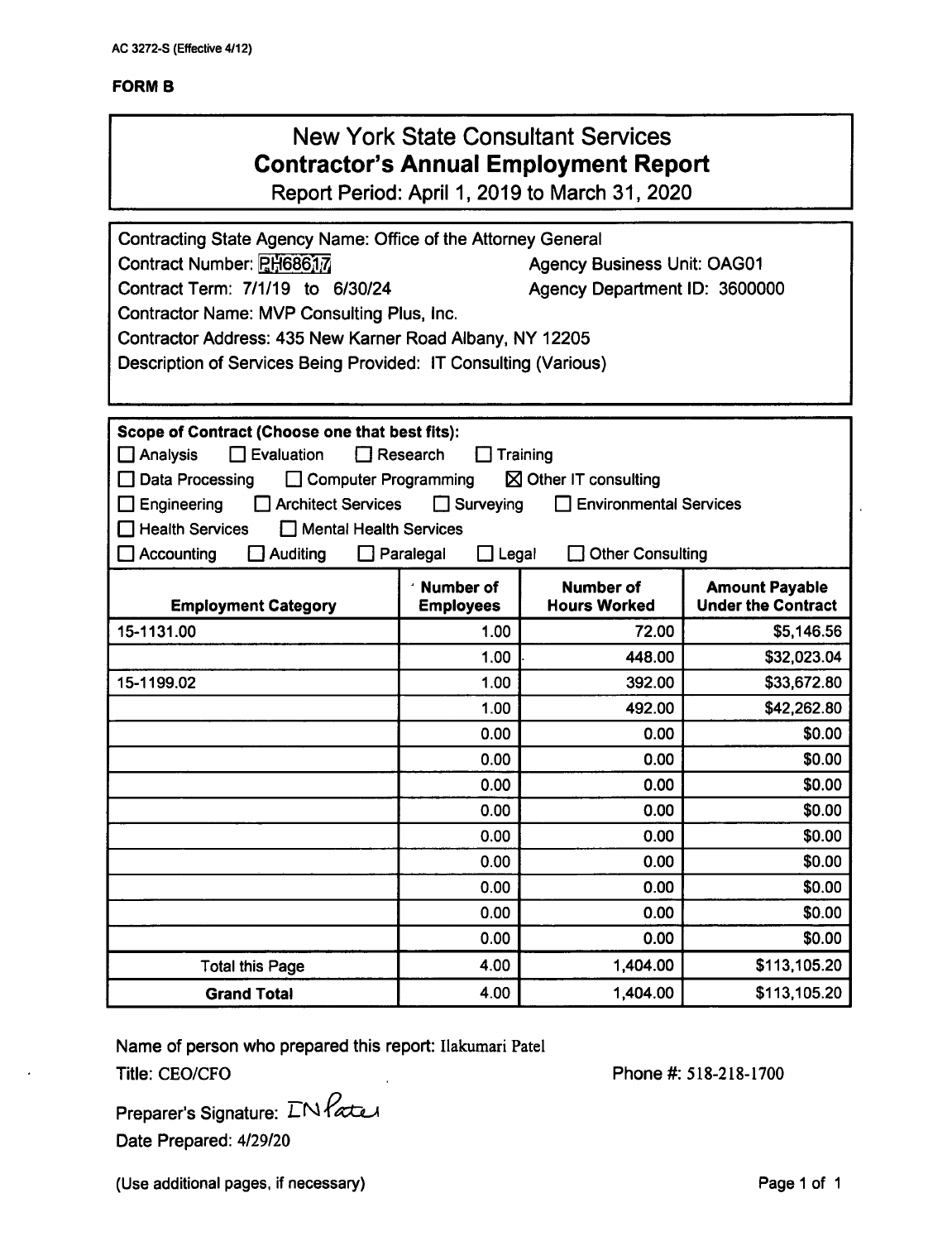| <b>New York State Consultant Services</b><br><b>Contractor's Annual Employment Report</b><br>Report Period: April 1, 2019 to March 31, 2020                                                                                                                                                                                                                                                                                                              |                                      |                                         |                                                    |  |  |  |
|----------------------------------------------------------------------------------------------------------------------------------------------------------------------------------------------------------------------------------------------------------------------------------------------------------------------------------------------------------------------------------------------------------------------------------------------------------|--------------------------------------|-----------------------------------------|----------------------------------------------------|--|--|--|
| Contracting State Agency Name: New York State Office of Attorney General<br><b>Contract Number: PH68631</b><br><b>Agency Business Unit: OAG</b><br>Agency Department ID: 3600000<br>Contract Term: 7/1/2019 to 6/30/2024<br>Contractor Name: Trigyn Technologies, Inc.<br>Contractor Address: 100 Metroplex Drive, Suite 101, Edison, NJ 08817<br>Description of Services Being Provided: Hourly Based Information Technology Services                   |                                      |                                         |                                                    |  |  |  |
| Scope of Contract (Choose one that best fits):<br><b>Analysis</b><br>$\Box$ Evaluation<br>Research<br>Training<br>$\boxtimes$ Other IT consulting<br>Data Processing<br>$\Box$ Computer Programming<br>$\Box$ Surveying<br>Engineering<br><b>Architect Services</b><br><b>Environmental Services</b><br><b>Health Services</b><br>$\Box$ Mental Health Services<br>Accounting<br>Auditing<br>$\Box$ Legal<br><b>Other Consulting</b><br>$\Box$ Paralegal |                                      |                                         |                                                    |  |  |  |
|                                                                                                                                                                                                                                                                                                                                                                                                                                                          |                                      |                                         |                                                    |  |  |  |
|                                                                                                                                                                                                                                                                                                                                                                                                                                                          | <b>Number of</b><br><b>Employees</b> | <b>Number of</b><br><b>Hours Worked</b> | <b>Amount Payable</b><br><b>Under the Contract</b> |  |  |  |
| <b>Employment Category</b><br>Software Architect - Expert                                                                                                                                                                                                                                                                                                                                                                                                | 1.00                                 | 688.00                                  | \$64,520.66                                        |  |  |  |
|                                                                                                                                                                                                                                                                                                                                                                                                                                                          | 0.00                                 | 0.00                                    | \$0.00                                             |  |  |  |
|                                                                                                                                                                                                                                                                                                                                                                                                                                                          | 0.00                                 | 0.00                                    | \$0.00                                             |  |  |  |
|                                                                                                                                                                                                                                                                                                                                                                                                                                                          | 0.00                                 | 0.00                                    | \$0.00                                             |  |  |  |
|                                                                                                                                                                                                                                                                                                                                                                                                                                                          | 0.00                                 | 0.00                                    | \$0.00                                             |  |  |  |
|                                                                                                                                                                                                                                                                                                                                                                                                                                                          | 0.00                                 | 0.00                                    | \$0.00                                             |  |  |  |
|                                                                                                                                                                                                                                                                                                                                                                                                                                                          | 0.00                                 | 0.00                                    | \$0.00                                             |  |  |  |
|                                                                                                                                                                                                                                                                                                                                                                                                                                                          | 0.00                                 | 0.00                                    | \$0.00                                             |  |  |  |
|                                                                                                                                                                                                                                                                                                                                                                                                                                                          | 0.00                                 | 0.00                                    | \$0.00                                             |  |  |  |
|                                                                                                                                                                                                                                                                                                                                                                                                                                                          | 0.00<br>0.00                         | 0.00<br>0.00                            | \$0.00<br>\$0.00                                   |  |  |  |
|                                                                                                                                                                                                                                                                                                                                                                                                                                                          | 0.00                                 | 0.00                                    | \$0.00                                             |  |  |  |
|                                                                                                                                                                                                                                                                                                                                                                                                                                                          | 0.00                                 | 0.00                                    | \$0.00                                             |  |  |  |
| <b>Total this Page</b>                                                                                                                                                                                                                                                                                                                                                                                                                                   | 1.00                                 | 688.00                                  | \$64,520.66                                        |  |  |  |

**Name of person who prepared this** report: Thomas Gordon

Title: Sr. Vice President **Preparer's Signature: \_**

al le la

**Date Prepared:** 5/6/2020

(Use additional pages, if necessary) example 2 and 2 and 2 and 2 and 2 and 2 and 2 and 2 and 2 and 2 and 2 and 2 and 2 and 2 and 2 and 2 and 2 and 2 and 2 and 2 and 2 and 2 and 2 and 2 and 2 and 2 and 2 and 2 and 2 and 2 a

Phone #: 732-777-4608